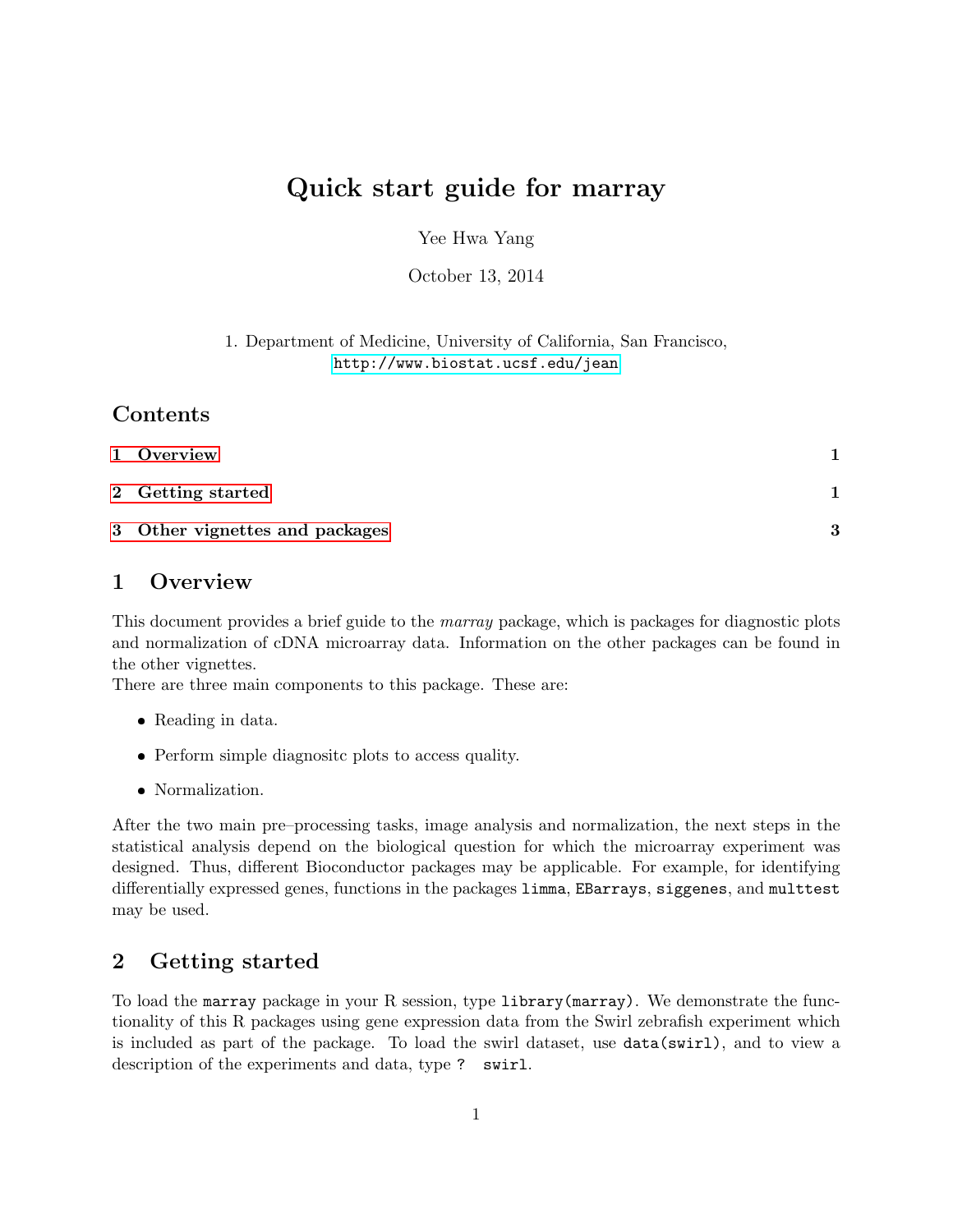- 1. To begin, users will create a directory and move all the relevant image processing output files (e.g. .spot files) and a file containing target (or samples) descriptions (e.g. SwirlSample.txt file) to that directory. For this illustration, the data has been gathered in the data directory swirldata.
- 2. Start R in the desired working directory and load the marray packages:

```
> library(marray)
> dir(system.file("swirldata", package="marray"))
[1] "SwirlSample.txt" "fish.gal" "swirl.1.spot" "swirl.2.spot"
[5] "swirl.3.spot" "swirl.4.spot"
```
3. Data input: Read in the target file containing information about the hybridization.

```
> datadir <- system.file("swirldata", package="marray")
> swirlTargets <- read.marrayInfo(file.path(datadir, "SwirlSample.txt"))
```
4. Read in the raw fluorescent intensities data, by default we assume that the file names are provided in the first column of the target file.

```
> mraw <- read.Spot(targets = swirlTargets, path=datadir)
```

```
Reading ... /tmp/Rtmp0EJoLe/Rinst70842af77bdb/marray/swirldata/swirl.1.spot
Reading ... /tmp/Rtmp0EJoLe/Rinst70842af77bdb/marray/swirldata/swirl.2.spot
Reading ... /tmp/Rtmp0EJoLe/Rinst70842af77bdb/marray/swirldata/swirl.3.spot
Reading ... /tmp/Rtmp0EJoLe/Rinst70842af77bdb/marray/swirldata/swirl.4.spot
```
If your working directory contains  $GeneFix$  files ( .gpr), run the following command. By default, the function read.GenePix will also set up printer layout and probe annotation information.

> data <- read.GenePix(targets=swirlTargets)

5. Read in the probe annotation information.

```
> galinfo <- read.Galfile("fish.gal", path=datadir)
> mraw@maLayout <- galinfo$layout
> mraw@maGnames <- galinfo$gnames
```
6. Array quality assessment:, the following command generates diagnostic plots for a qualitative assessment of slide quality. The results are saved as png files in the working directory. We uses the wrapper functions provided in the package arrayQuality.

```
> library(arrayQuality)
> maQualityPlots(mraw)
```
In addition, you can perform simple diagnostic plots with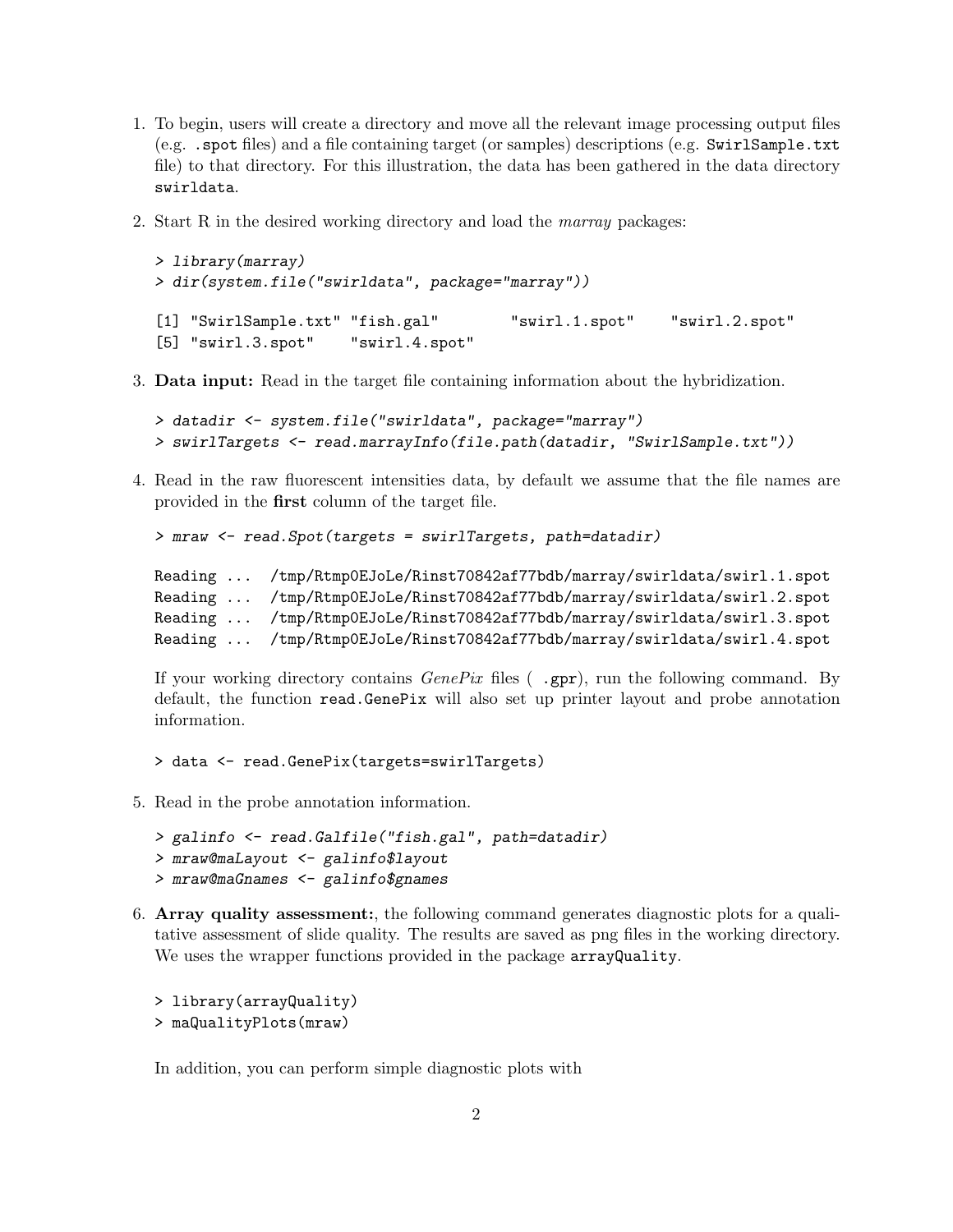```
> image(mraw)
> boxplot(mraw)
> plot(mraw)
```
7. Normalization: Perform print-tip normalization for each arrays and take a look at the data summary.

```
> normdata <- maNorm(mraw)
> summary(normdata)
```
8. Output the normalized log–ratios M data.

```
> write.marray(normdata)
```
9. **Identify DE genes:** Using the linear model package *limma* to identify differential expressed (DE) genes between wildtype and mutant. Perform fold-chance estimation as well as apply Bayesian smoothing to the standard errors.

```
> library(limma)
> LMres <- lmFit(normdata, design = c(1, -1, -1, 1), weights=NULL)
> LMres <- eBayes(LMres)
```
10. Show the top 50 genes and write it out into a clickable html file.

```
> restable <- toptable(LMres, number=50, genelist=maGeneTable(normdata), resort.by="M")
> table2html(restable, disp="file")
```
11. To utilize other bioconductor packages for downstream analysis, it is also possible to convert objects of class marrayNorm into objects of class ExpressionSet (see definition in the Biobase package), see package convert package for more details.

```
> library(convert)
> as(normdata, "ExpressionSet")
```
### <span id="page-2-0"></span>3 Other vignettes and packages

Greater details can be found in other vignettes. These are:

- marrayClasses. This vignette describes basic class definitions and associated methods for pre– and post–normalization intensity data for batches of arrays.
- marrayInput. This vignette describes functionality for reading microarray data into R, such as intensity data from image processing output files (e.g. . spot and .gpr files for the Spot and GenePix packages, respectively) and textual information on probes and targets (e.g. from gal files and god lists). tcltk widgets are supplied to facilitate and automate data input and the creation of microarray specific R objects for storing these data.